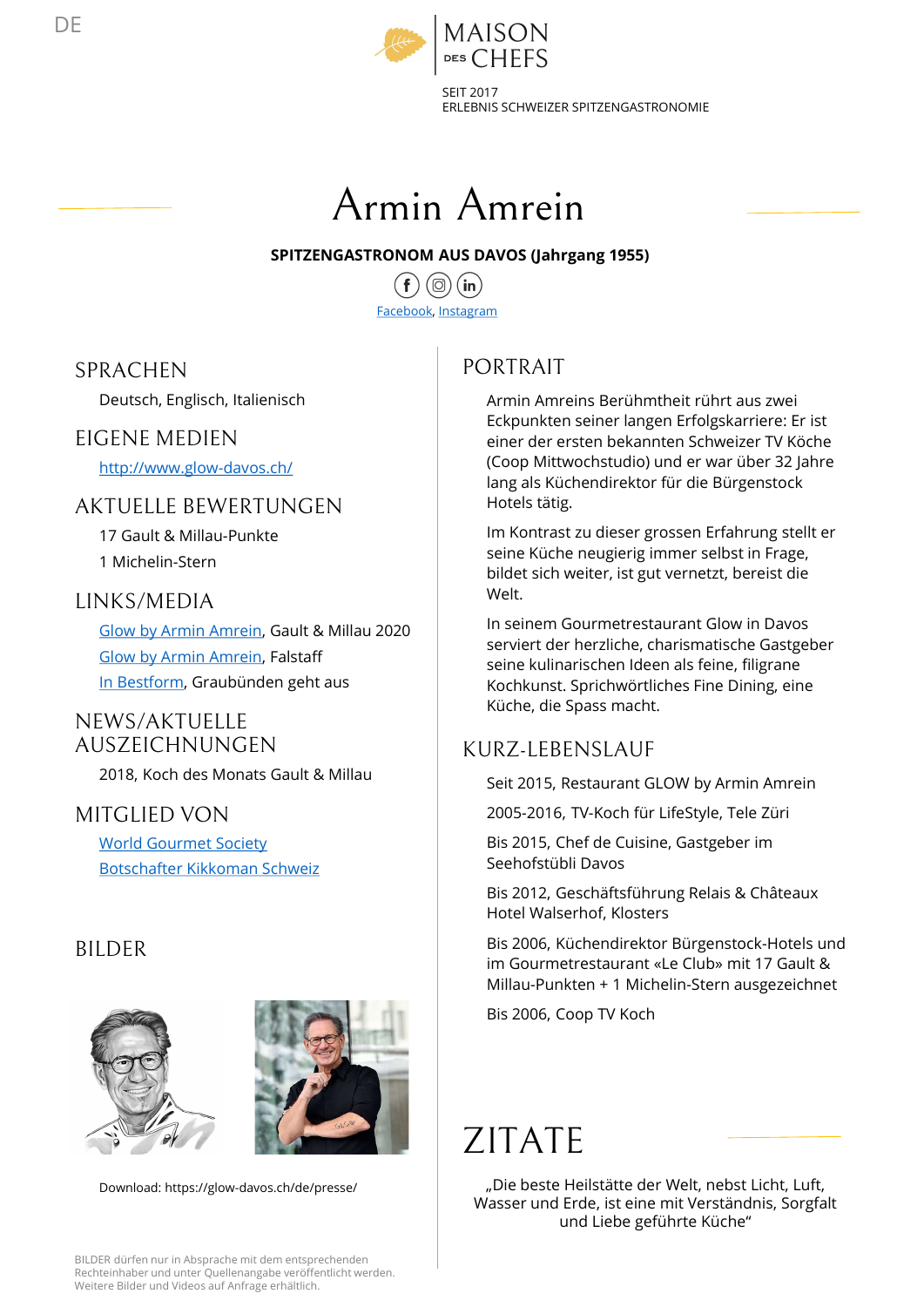

SEIT 2017 ERLEBNIS SCHWEIZER SPITZENGASTRONOMIE



Facebook, Instagram

# LANGUAGES

### OWN MEDIA

# CURRENT CULINARY HONORS:

1 Michelin star

### LINKS/MEDIA

GRAND CHEF HAUTE CUISINE FROM DAVOS (DOMET 1999)<br>
Facebook, Instagram<br>
Facebook, Instagram<br>
MOUAGES<br>
FACES<br>
SECT BORTRAIT<br>
MOUAGES<br>
MOUAGES<br>
MOUAGES<br>
MOUAGES<br>
MOUAGES<br>
MOUAGES<br>
MOUAGES<br>
MOUAGES<br>
MOUAGES<br>
MOUAGES<br>
MOUAGES<br> Glow by Armin Amrein, Falstaff UKENT CULINARY HONORS:<br>
17 Gault & Millau points<br>
17 Gault & Millau points<br>
17 Gault & Millau points<br>
17 Gault & Millau 2020<br>
18 Giow by Armin Amrein, Gault & Millau 2020<br>
18 Giow by Armin Amrein, Gault & Millau 2020<br>
18 G

## NEWS/RECENT AWARDS

## MEMBER OF

World Gourmet Society

### IMAGES





Download: https://glow-davos.ch/de/presse/

# PORTRAIT

Armin Amrein's fame originates from two cornerstones of his long and successful career: he is one of the first well-known Swiss TV chefs (Coop Mittwochstudio) and he served as Executive Chef 17<br>
17<br>
22 SCHWEIZER SPITZENGASTRONOMIE<br> **ROM DAVOS (born 1955)**<br>
22 MR DAVOS (born 1955)<br>
22 MR DATITY<br>
23 Amin Amrein's fame originates from two<br>
is one of the first well-known Swiss TV chefs (Coop<br>
Mittwochstudio) and h DRTRAIT<br>
Armin Amrein's fame originates from two<br>
cornerstones of his long and successful career: he<br>
is one of the first well-known Swiss TV chefs (Coop<br>
Mittwochstudio) and he served as Executive Chef<br>
at Bürgenstock Hot Armin Amrein's fame originates from two<br>cornerstones of his long and successful career: he<br>is one of the first well-known Swiss TV chefs (Coop<br>Mittwochstudio) and he served as Executive Chef<br>at Bürgenstock Hotels for over cornerstones of his long and successful career: he<br>is one of the first well-known Swiss TV chefs (Coop<br>Mittwochstudio) and he served as Executive Chef<br>at Bürgenstock Hotels for over 32 years.<br>In contrast to this vast exper MAISON<br>
ESCHEFS<br>
ENERIS SCHWEIZER SPITZENGASTRON<br>
ERLEBNIS SCHWEIZER SPITZENGASTRON<br>
GRAND CHEF HAUTE CUISINE FROM DAVOS (born 1955)<br>  $\begin{matrix}\n\end{matrix}$   $\begin{matrix}\n\end{matrix}$   $\begin{matrix}\n\end{matrix}$   $\begin{matrix}\n\end{matrix}$   $\begin{matrix}\n\end{matrix}$   $\begin{matrix}\n\end{matrix}$   $\begin{$ http://www.glow-davos.ch Mittwocnstudio) and he served as Executed by the Mittwocnstudio) and he served as Execu<br>at Bürgenstock Hotels for over 32 years.  $\begin{tabular}{l|c|c} \multicolumn{1}{c}{\textbf{GRAND CHEF HAUTE CUSINE FROM DAVOS (born 1955)}\\ \hline \textbf{GRAND CHEF HAUTE CUSINE FROM DAVOS (born 1955)}\\ \hline \textbf{Eacebook, Intagram}\\ \textbf{NGUAGES} & \textbf{PORTRAIT}\\ \textbf{Cerman, English, Italian} & \textbf{Arm amrein's fame originates for some those of his long and succes\\ \textbf{http://www.glow-davos.ch} & \textbf{In the first well-known Swiss\n Mittwochstudio) and he served as\n at Bürgenstock Hotel for over 32: \n In contrast to this vast experience, the first will be used. \n In a$ Facebook, Instagram<br>
Forman, English, Italian<br>
MN MEDIA<br>
Serman, English, Italian<br>
Armin Amrein's fame originates from two<br>
cornerstones of his long and successful career:<br>
In Amrein's fame originates from two<br>
cornerstone

In contrast to this vast experience, he continuously strives to refine his cuisine, continues to educate himself, is well networked, travels the world.

In his gourmet restaurant Glow in Davos, the sincere, charismatic host serves his culinary ideas as fine, filigree culinary art. Proverbial fine dining, a cuisine that is fun. Mittwochstudio) and he served as Executive Chet<br>at Bürgenstock Hotels for over 32 years.<br>In contrant to this vast experience, he<br>continuously strives to refine his cuisine,<br>continues to educate himself, is well networked,<br> In contrast to this vast experience, he<br>continuously strives to refine his cuisine,<br>continues to educate himself, is well networked,<br>travels the world.<br>In his gourmet restaurant Glow in Davos, the<br>sincere, charismatic host continuously strives to refine his cuisine,<br>continues to educate himself, is well networked,<br>travels the world.<br>In his gourmet restaurant Glow in Davos, the<br>sincere, charismatic host serves his culinary ideas<br>as fine, fili In his gourmet restaurant Glow in Davos, the<br>sincere, charismatic host serves his culinary ideas<br>as fine, filigree culinary art. Proverbial fine dining,<br>a cuisine that is fun.<br>IORT CV<br>Since 2015, Restaurant GLOW by Armin A

### SHORT CV

Davos 2018, Chef of the month, Gault & Millau Until 2015, Chef de Cuisine, Host at Seehofstübli

Châteaux Hotel Walserhof, Klosters

Gault & Millau points, 1 Michelin star

# QUOTES

«The best sanctuary in the world, along with light, air, water and earth, is a kitchen that is run with understanding, care and love.»

IMAGES may only be used with the permission of the respective copyright holder and with reference to the source. Alternative images / videos available on request.